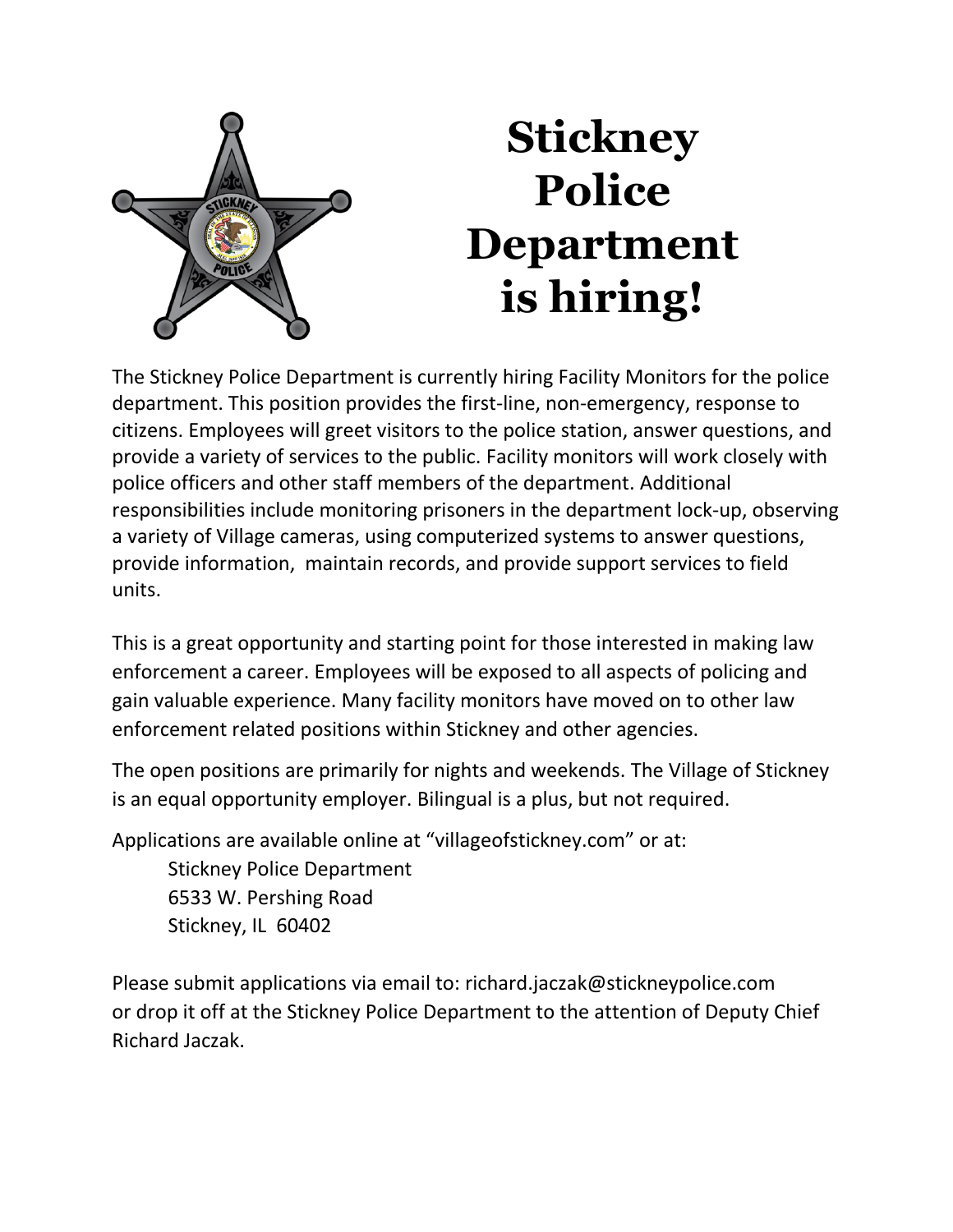## Application for Employment - Village of Stickney

It is the policy of the Village to provide equal opportunity with regard to all terms and conditions of employment. The Village complies with federal and state laws prohibiting discrimination on the basis of race, color, religion, creed, national origin, gender, disability, veteran status, age or any other protected characteristic.

| Type of Work Desired: ____ Full-time ____ Part-time ____ Seasonal ____ Temporary         |  |  |
|------------------------------------------------------------------------------------------|--|--|
| Shift Preferred: ____ $1^{st}$ ____ $2^{nd}$ ____ $3^{rd}$ ____ Any ____ Not Applicable  |  |  |
|                                                                                          |  |  |
| Have you ever been employed here before? ____ Yes ____ No lf yes, when? _________        |  |  |
| Do you have a legal right to work in the USA? __ Yes __ No                               |  |  |
| If you are under 18, can you provide a work permit if required? _____ Yes _____ No       |  |  |
| Educational Background                                                                   |  |  |
| <b>High School</b>                                                                       |  |  |
| Name and location: Name and location:                                                    |  |  |
| Course of Study: Did you graduate? ____ Yes ____ No Degree/diploma date: ____________    |  |  |
| <b>College</b>                                                                           |  |  |
|                                                                                          |  |  |
| Course of Study: Did you graduate? ____ Yes ____ No Degree/diploma date: ________        |  |  |
| <b>Vocational or other</b>                                                               |  |  |
| Name and location: <u>______________________</u>                                         |  |  |
| Course of Study: Did you graduate? ____ Yes ____ No Degree/diploma date: ____________    |  |  |
| Special training or skills that would benefit you in the job for which you are applying: |  |  |

\_\_\_\_\_\_\_\_\_\_\_\_\_\_\_\_\_\_\_\_\_\_\_\_\_\_\_\_\_\_\_\_\_\_\_\_\_\_\_\_\_\_\_\_\_\_\_\_\_\_\_\_\_\_\_\_\_\_\_\_\_\_\_\_\_\_\_\_\_\_\_\_\_\_\_

\_\_\_\_\_\_\_\_\_\_\_\_\_\_\_\_\_\_\_\_\_\_\_\_\_\_\_\_\_\_\_\_\_\_\_\_\_\_\_\_\_\_\_\_\_\_\_\_\_\_\_\_\_\_\_\_\_\_\_\_\_\_\_\_\_\_\_\_\_\_\_\_\_\_\_